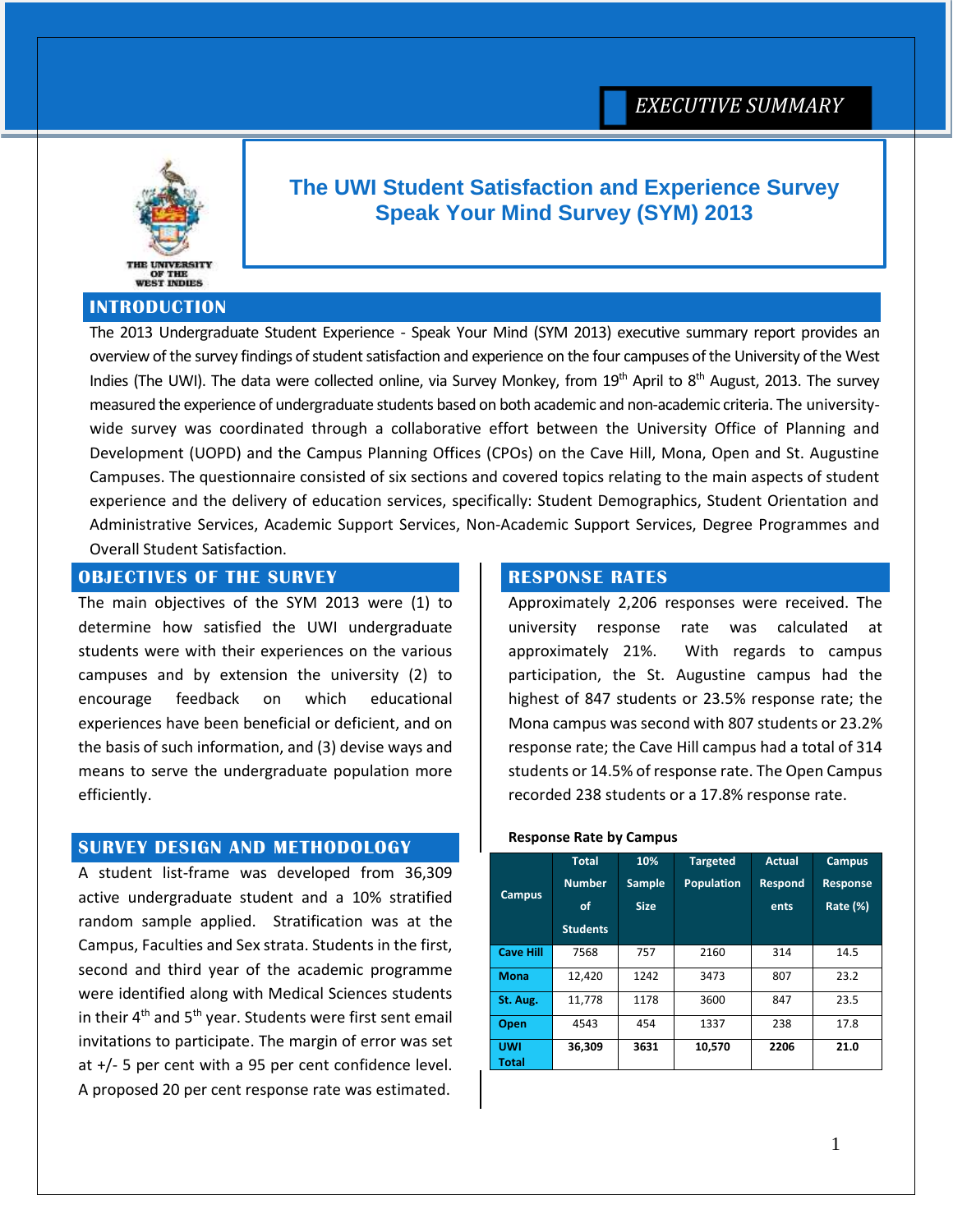### **SURVEY LIMITATIONS**

There were some limitations in the SYM 2013 survey which were as follows:

- 1) Low student compliance as a result of students not accessing their official UWI student email accounts.
- 2) Timing of the Survey the survey was expected to be conducted in April for six (6) weeks. However, extremely low responses over the period extended the data collection phase to the 8<sup>th</sup> August, 2013.
- 3) The length of the questionnaire (13 demographic questions and 68 statements) may have discouraged students from participating or completing the survey.

### **SURVEY CHALLENGES**

There were a few challenges with the SYM 2013 which were identified as follows:

- 1) No funding was provided for the SYM 2013 survey which resulted in:
	- a. No comprehensive Communication or Marketing strategies deployed and,
	- b. No Student incentives were offered to boost response rates.
- 2) The availability of campus human resources to support the planning and data collection phases.
- 3) There were too many "Neutral" responses to statements observed; in some sections, more than 50%. This was probably due to respondent fatigue

## **SURVEY SCALE AND SCORES**

The level of student satisfaction was measured using a Likert scale for each set of statements relating mainly to aspects of student experiences and the delivery of education services. Students were asked to rate the key elements of a number of service dimensions ranging from Very Strong to the Weakest Level of Satisfaction and from strongly agree to strongly disagree with statements.

Recorded responses of 4 and above were considered as a very strong level of satisfaction. Recorded responses of 3.50 to 3.99 were considered as a strong level satisfaction. Scores of 3.00 to 3.49 as moderate level of satisfaction and 2.5 to 2.99 were in the range of less than satisfied. Scores that ranged from 2.00 to 2.49 reflected a low level of satisfaction and scores ranging from 1.99 and less indicated the weakest level of student satisfaction provided.

### **STUDENT DEMOGRAPHICS**

A breakdown of responses by Sex revealed a total of 1,389 respondents or 63.0% were Female while 817 or 37.0% respondents were Male. This statistic is reasonably representative as it matches the existing overall sex differential ratio of undergraduate enrolment of approximately 2:1 in favour of females attending the UWI.



The highest total of 756 students representing 34.3% of respondents was from the Social Sciences faculty, of which 260 were males and 496 were females. Humanities and Education had participation of 423 students or 19.2% of which 111 were males and 312 were females; while Science and Technology comprised 408 students or 18.5% of which 199 were males and 209 were females. Medical Sciences had 240 or 10.9%; Engineering had 130 or 5.9%; Law had 127 or 5.8%; Food and Agriculture had 90 or 4.1% and Gender and Development Studies had 27 or 1.2% student participation.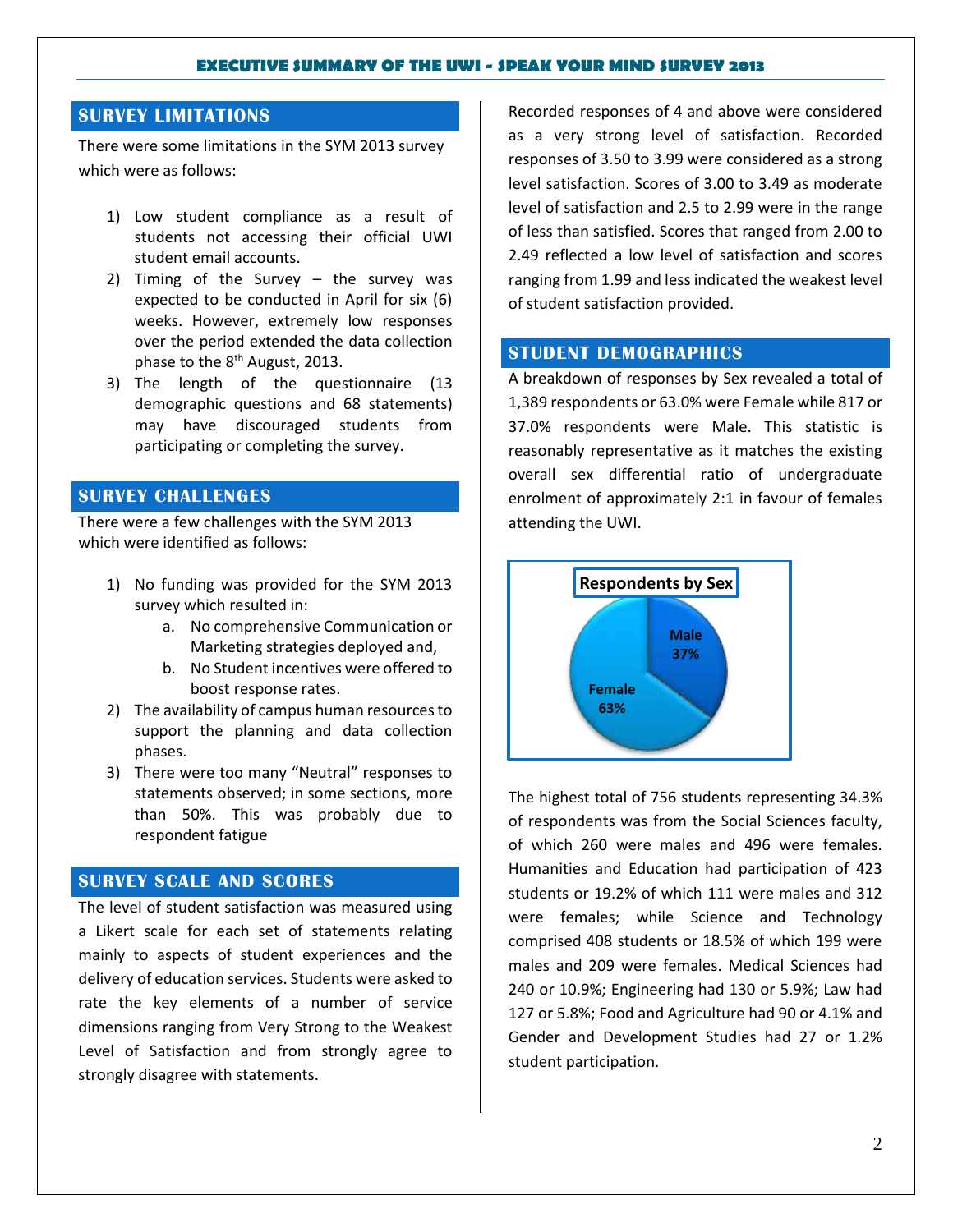

A cross-tabulation of students by Age-group and Sex revealed that 1190 students in the 20-24 age group recorded the highest percentage of student participation with 53.8%. The age group 17-19 was the second highest with 302 students or 13.7%. The 25-29 age group was the third highest with 279 students or 12.6%. The remaining age groups were relatively small comprising the 30-34 age group with 138 respondents or 6.2%; 35-39 age group with 102 respondents or 4.6%; 40-44 age group with 100 respondents or 4.5% and the 45-49 age group with 54 respondents or 2.4%. The 50 and over age group recorded the lowest with 47 respondents or 2.1%.

A breakdown of student participation by year of study showed that 784 First Year students or 35.7% comprised the largest group of participating students; this entailed 263 males and 521 females. Second Year students comprised 573 respondents or 26.1% this entailed 218 males and 355 females; Third Year students comprised 535 or 24.3% (537); Fourth year students comprised 224 or 10.2%; Fifth Year students comprised 53 or 2.4% and More than 5 years comprised 29 students or 1.3%.



A total of 1939 students (727 males/1212 females) representing 87.8% of respondents indicated that UWI was their first choice university. However, 270 students (90 males/180 females) representing 12.2% of respondents indicated that UWI was not their first choice university.

A total of 998 students (386 males/612 females) representing 45.2% of respondents indicated that the reputation of UWI as an institution for teaching and research influenced them the most in choosing the UWI. A total of 947 students (384 males/563 females) or 42.9% revealed that their decision was based on convenience. Approximately, 758 students (331 males/427 females) or 34.4% revealed that the affordability of UWI influenced their decision to attend. A total of 369 students (171 males/198 females) or 16.7% stated that the UWI was recommended by friends. The choice to attend UWI by parents was made for 319 students (111 males/208 females) or 14.5%; while 316 students (96 males/220 females) or 14.3% responded as having other influences for attending the UWI.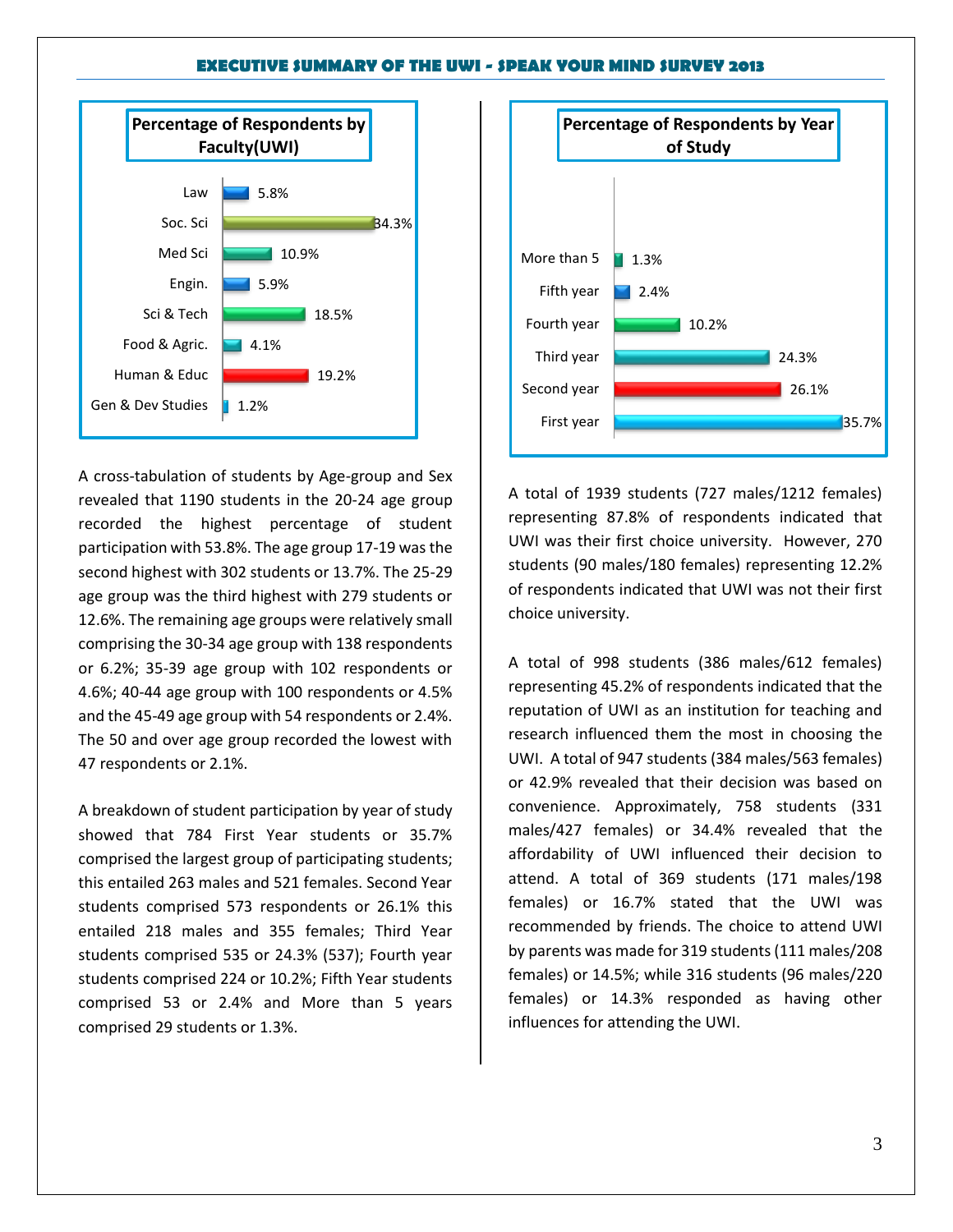

Students were asked to state their source of financing for their university education. A total of 731 students representing 37% of respondents said they were receiving Government sponsored free tuition for their education; this was brokendown as 275 males and 456 females. Four hundred and ninety-two students (171 males/321 females) representing 22% of respondents said their parents financed their education. Four hundred and three students (139 males/264 females) or 18% said they selffinanced their education. Approximately, 385 students (153 males/232 females) or 17% stated that they had taken-out a student loan. There were 122 students (5%) on scholarship and 26 students (1%) received a commercial loan from relatives and friends. Fifty students (50) or 2% stated that they had acquired other means of financing their education.



### **STUDENT ORIENTATION**

**Student Orientation received an overall rating of Moderate level of Satisfaction (3.09).**

A breakdown is as follows:

- $\triangleright$  The activities organised by the Office of Student Services/Admissions to help adjust to university life – Moderate Satisfaction (ms 3.14). (37% satisfied; 47% Neutral).
- $\triangleright$  The activities organised by the Student Guild -Less than Satisfied (ms 2.96) (24% satisfied; 48% Neutral).
- $\triangleright$  Academic support sessions provided by the Faculties/APAD – Less than Satisfied (ms 2.97) (28% satisfied; 47% Neutral).
- $\triangleright$  Library services orientation (Library info. literacy programme) – Moderate Satisfaction (ms 3.43) (52% satisfied; 34% Neutral).
- $\triangleright$  Information to assist in accessing off- campus student accommodation – Less than Satisfied (ms 2.88) (18% satisfied; 62% Neutral).
- Technology Support/Orientation Sessions (OC) (Moderate Satisfaction) (ms 3.13) (29% satisfied; 57% Neutral).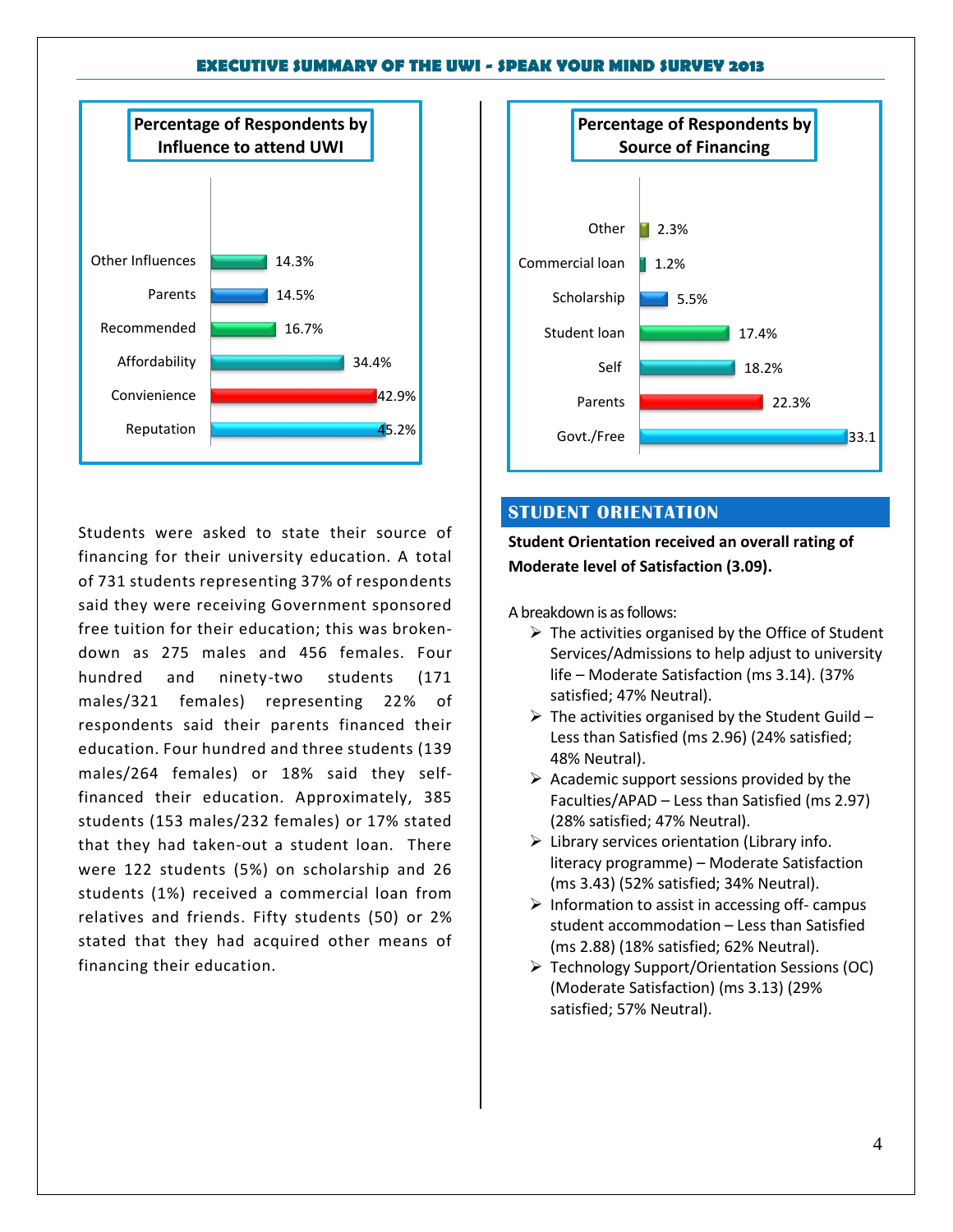# **STUDENT ADMINISTRATIVE SERVICES**

**Student Administrative Services received an overall rating of Moderate level of Satisfaction (3.27).** 

A breakdown is as follows:

- $\triangleright$  Information provided to support your application to the UWI - Moderate level of Satisfaction (ms 3.40) (57% satisfied; 25% Neutral).
- $\triangleright$  User friendliness of the online applications system – Strong Level of Satisfaction (ms 3.59) (67% satisfied; 21% Neutral).
- $\triangleright$  The efficiency of the registration process (timeliness of offers, convenience of fee payment arrangements)-Moderate Satisfaction (ms 3.18) (51% satisfied; 21% Neutral).
- $\triangleright$  The examinations process (timetabling, examination slips, grade slips) – Moderate Satisfaction (ms 3.42) (60% satisfied; 21% Neutral).
- $\triangleright$  Handling and resolution of student matters Less than Satisfied (ms 2.76) (25% satisfied; 42% Neutral).

# **ACADEMIC SUPPORT SERVICES**

*IT SUPPORT SERVICES -* **received an overall rating of Moderate level of Satisfaction (3.23)**

- $\triangleright$  IT Help Desk Moderate Satisfaction (ms 3.47) (42% satisfied; 49% Neutral).
- $\triangleright$  Course Management System (online learning environment) – Moderate Satisfaction (ms 3.29) (40% satisfied; 47% Neutral).
- $\triangleright$  Wireless Connection on campus Less than Satisfied (ms 2.64) (32% satisfied; 24% Neutral).
- $\triangleright$  Student web mail Moderate Satisfaction (ms 3.46) (61% satisfied; 29% Neutral).
- $\triangleright$  Technology enhanced classrooms Moderate Satisfaction (ms 3.21) (42% satisfied; 37% Neutral).
- $\triangleright$  Student Computing labs Moderate Satisfaction (ms 3.30) (46% satisfied; 35% Neutral).

# *LIBRARY SERVICES -* **received an overall rating of Moderate level of Satisfaction (3.36)**

- E-Resources (online databases, e-journals, ebooks) – Moderate Satisfaction (ms 3.46) (49% satisfied; 30% Neutral).
- $\triangleright$  Library collections in my field Moderate Satisfaction (ms 3.29) (41% satisfied; 34% Neutral).
- $\triangleright$  Library technologies (library computers, offcampus access to e-resources) – Moderate Satisfaction (ms 3.33) (46% satisfied; 33% Neutral).

# *ACADEMIC ADVISING SERVICES -* **received an overall rating of Less than Satisfied (2.97)**

- $\triangleright$  Student Academic Advising Unit Less than Satisfied (ms 2.95) (31% satisfied; 43% Neutral).
- $\triangleright$  Access to academic advising during registration - Less than Satisfied (ms 2.97) (37% satisfied; 37% Neutral).

## **NON-ACADEMIC STUDENT SUPPORT SERVICES**

**Non-Academic Student Support Services received an overall rating of Moderate level of Satisfaction (3.13)**

- Career and Placement Office Services Less than Satisfied (ms 2.91) (11% satisfied; 49% Neutral).
- $\triangleright$  Health Service Unit Moderate Satisfaction (ms 3.40) (39% satisfied; 36% Neutral).
- $\triangleright$  Counselling Services (psychological care) Moderate Satisfaction (ms 3.20) (19% satisfied; 47% Neutral).
- $\triangleright$  Campus Security Services Moderate Satisfaction (ms 3.11) (28% satisfied; 35% Neutral).
- $\triangleright$  International Office (support of international student needs) – Moderate Satisfaction (ms 3.14) (11% satisfied; 46% Neutral).
- $\triangleright$  Student Financial Support (Scholarships, Bursaries) - Moderate Satisfaction (ms 3.04) (21% satisfied; 42% Neutral).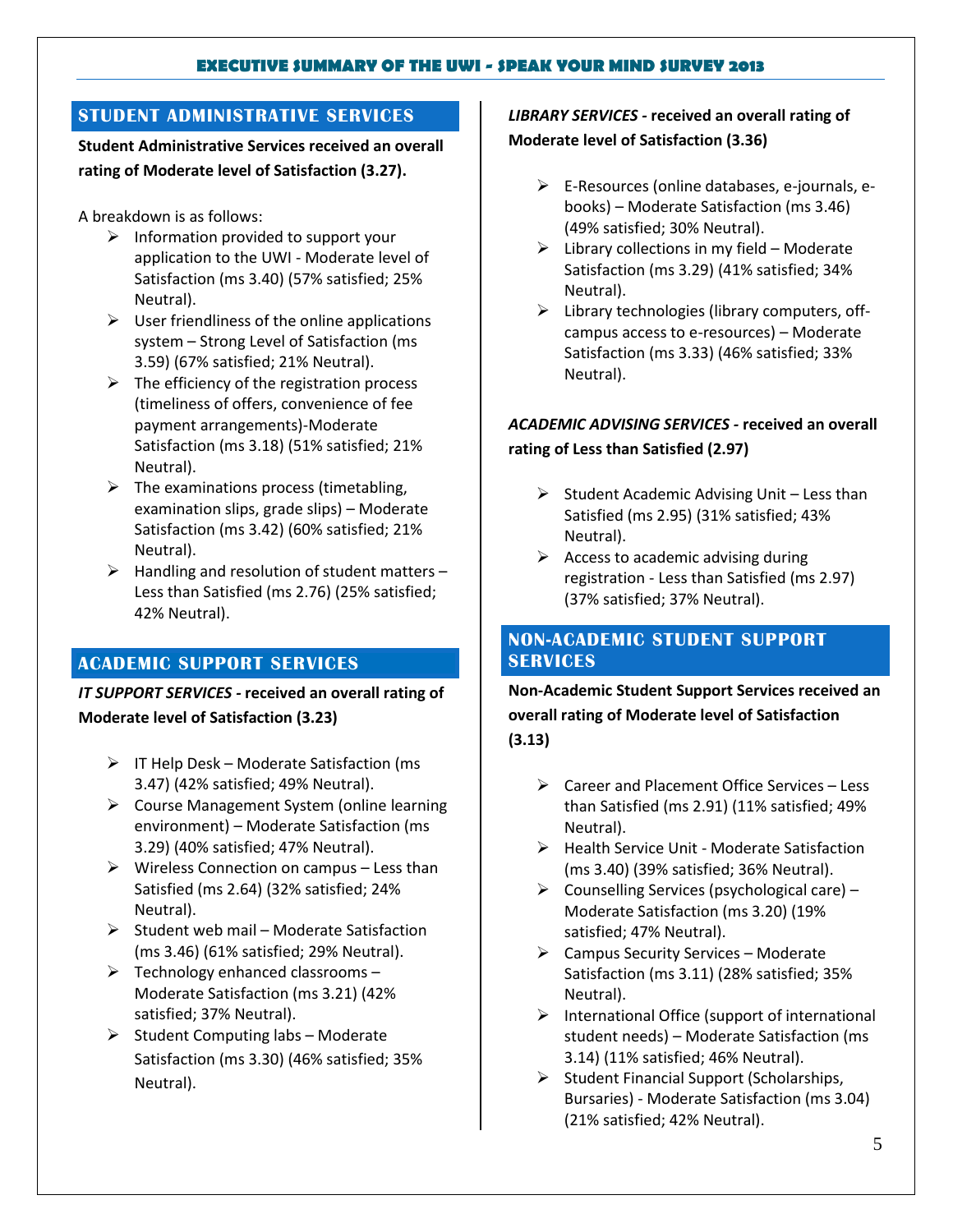# *PHYSICAL AND SOCIAL SERVICES -* **received an overall rating of Moderate level of Satisfaction (3.29)**

- $\triangleright$  Halls of Residence (comfortable accommodation) – Moderate Satisfaction (ms 3.09) (8% satisfied; 35% Neutral; 50%  $N/A$ ).
- $\triangleright$  Teaching Facilities (Lecture theatres, laboratories, technologically equipped classrooms, computer labs) – Moderate Satisfaction (ms 3.41) (48% satisfied; 27% Neutral; 8% N/A).
- $\triangleright$  Sporting Facilities Moderate Satisfaction (ms 3.43) (37% satisfied; 33% Neutral; 23%  $N/A$ ).
- $\triangleright$  Entertainment/Recreational Facilities Moderate Satisfaction (ms 3.22) (28% satisfied; 35% Neutral: 20% N/A).
- $\triangleright$  Student Clubs and Societies Moderate Satisfaction (ms 3.39) (30% satisfied; 39% Neutral: 19% N/A).
- $\triangleright$  Concessions (food outlets, convenience shops) – Moderate Satisfaction (ms 3.18) (37% satisfied; 25% Neutral: 9% N/A).
- $\triangleright$  On-Campus transportation Less than Satisfied (ms 2.98) (23% satisfied; 27% Neutral: 16% N/A).
- $\triangleright$  Book Shop Services Moderate Satisfaction (ms 3.59) (45% satisfied; 29% Neutral: 11%  $N/A$ ).

# **DEGREE PROGRAMMES**

### *TEACHING QUALITY-* **received an overall rating of**

### **Strong level of Satisfaction (3.59)**

- $\triangleright$  The lecturers are knowledgeable and competent in their discipline – Strong Level of Agreement (ms 3.96) (80% agreed: 14% Neutral).
- $\triangleright$  The lecturers draw on current research and development in their teaching and use relevant illustrations and examples – Strong Level of Agreement (ms 3.83) (74% agreed: 17% Neutral).
- $\triangleright$  ICTs are used effectively to enhance teaching in the classroom – Strong Level of Agreement (ms 3.54) (56% agreed: 32% Neutral).
- $\triangleright$  Lecturers are available for consultation  $-$ Neutral Agreement (ms 3.20) (44% agreed: 30% Neutral).
- $\triangleright$  I am challenged intellectually and encouraged to think critically – Strong Level of Agreement (ms 3.66) (63% agreed: 24% Neutral).
- $\triangleright$  Lecturers provide timely and constructive feedback – Neutral Agreement (ms 3.33) (50% agreed: 28% Neutral).

## *COURSE QUALITY -* **received an overall rating of Strong level of Satisfaction (3.61)**

- $\triangleright$  The Learning Objectives were made clear at the beginning - Strong Level of Agreement (ms 3.90) (79% agreed; 15% Neutral).
- $\triangleright$  Learning activities were sufficient to achieve the learning objectives - Strong Level of Agreement (ms 3.56) (62% agreed; 24% Neutral).
- $\triangleright$  The courses cover the breadth of the discipline and provide opportunities for indepth learning – Strong Level of Agreement (ms 3.61) (64% agreed; 23% Neutral).
- $\triangleright$  The courses provide for the application of theoretical knowledge to practical solutions - Strong Level of Agreement (ms 3.63) (65% agreed; 22% Neutral).
- $\triangleright$  I am confident that my programme prepared me adequately for my professional career – Neutral Agreement (ms 3.44) (52% agreed; 27% Neutral).
- $\triangleright$  The quality of instructions in most classes is excellent – Strong Level of Agreement (ms 3.50) (57% agreed; 27% Neutral).
- $\triangleright$  I am satisfied that the assessment methods adequately evaluate my knowledge, understanding and skills – Neutral Agreement (ms 3.32) (51% agreed; 27% Neutral).
- $\triangleright$  Access to course materials is adequate -Neutral Agreement (ms 3.46) (57% agreed; 24% Neutral).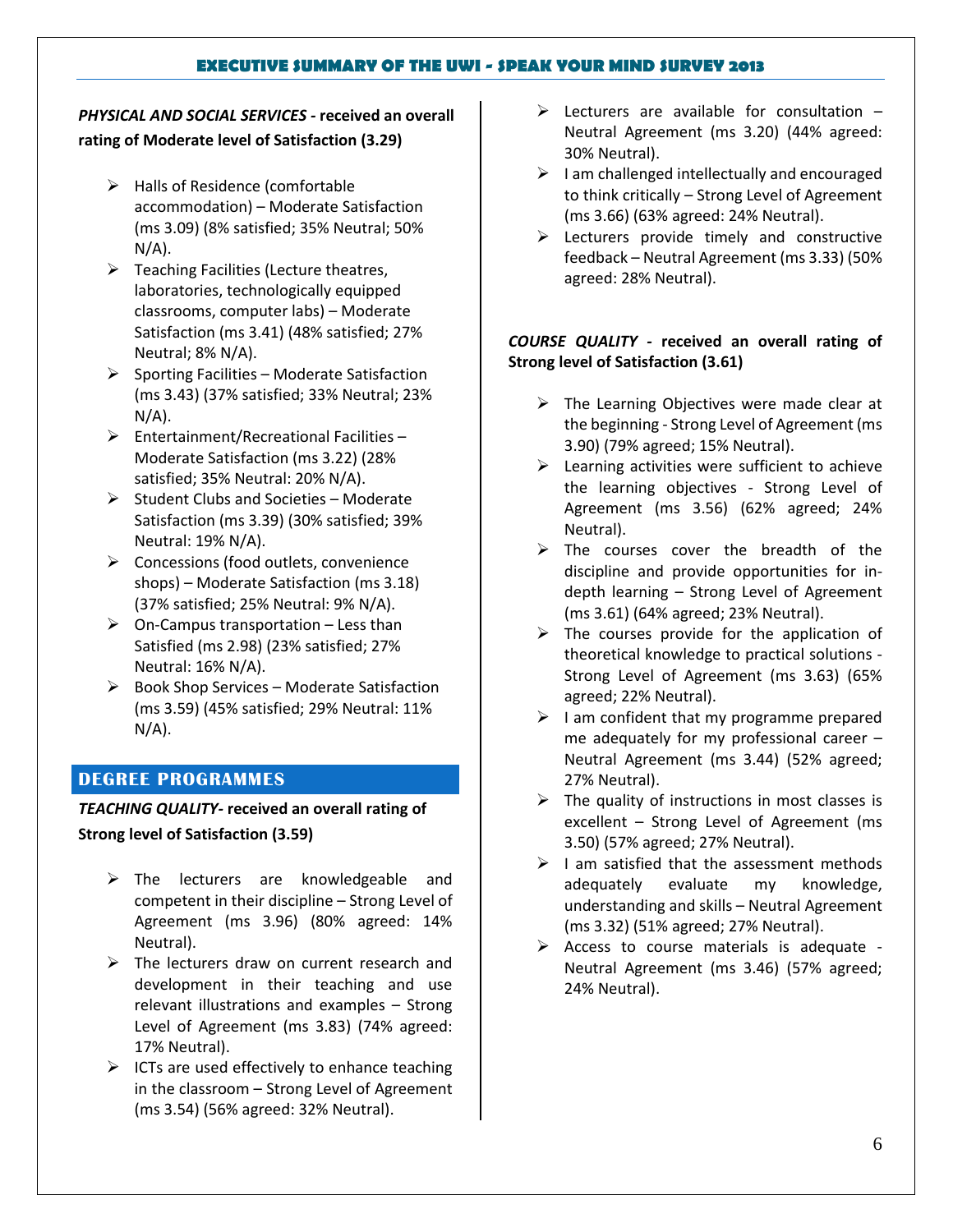*CONTRIBUTION TO THE DEVELOPMENT OF DESIRABLE ATTRIBUTES -* **received a Strong Level of Satisfaction (3.77)**

- $\triangleright$  The programme has improved my analytical and critical thinking ability - Strong Level of Agreement (ms 3.86) (74% agreed: 19% Neutral).
- $\triangleright$  The programme has helped me to develop my problem solving skills - Strong Level of Agreement (ms 3.82) (74% agreed: 20% Neutral).
- $\triangleright$  The programme is developing my capacity for research and innovation - Strong Level of Agreement (ms 3.84) (73% agreed: 19% Neutral).
- $\triangleright$  The programme is encouraging my development of relevant ethical, social and professional perspectives - Strong Level of Agreement (ms 3.83) (73% agreed: 21% Neutral).
- $\triangleright$  The programme has improved my writing skills - Strong level of Agreement (ms 3.62) (62% agreed: 26% Neutral).
- $\triangleright$  The programme has improved my skills in oral communication - Strong Level of Agreement (ms 3.66) (63% agreed: 25% Neutral).
- $\triangleright$  I feel confident that I am becoming more independent and that I am taking more responsibility for my learning and personal growth – Strong Level of Agreement (ms 3.94) (77% agreed: 17% Neutral).

### *LEARNING COMMUNITY -* **received an overall rating of Moderate level of Satisfaction (3.48)**

- $\triangleright$  I am able to explore academic interest with staff and students – Neutral Agreement (ms 3.39) (48% agreed: 39% Neutral).
- $\triangleright$  I feel I benefit from being in contact with active researchers – Neutral Agreement (ms 3.43) (50% agreed: 37% Neutral).
- $\triangleright$  Students' ideas and suggestions are considered by lecturers – Strong Level of Agreement (ms 3.52) (58% agreed: 30% Neutral).
- $\triangleright$  My lecturers treat me with respect Strong Level of Agreement (ms 3.77) (68% agreed: 24% Neutral).

 $\triangleright$  My E-tutors and course coordinators prevent the feeling of isolation in the online environment (Open Campus) – Neutral Agreement (ms 3.30) (33% agreed: 59% Neutral).

## **OVERALL EXPERIENCE AND SATISFACTION**

**The UWI received an overall response rating of neither agree nor disagree (Neutral – ms 3.40) to the six (6) key elements in this section.**

However, students responded with a Strong Level of Agreement to two (2) statements, specifically, (1) "they had no regrets in choosing the UWI as a place to study" (ms 3.61) and (2) "I am satisfied with the quality of the academic programmes" (ms 3.54).

- $\triangleright$  I have been able to manage the academic workload of the programme - Neutral Agreement (ms 3.37) (53% agreed: 23% Neutral).
- $\triangleright$  I have no regrets in choosing UWI as a place to study - Strong Level of Agreement (ms 3.61) (61% agreed: 22% Neutral).
- $\triangleright$  I am satisfied with the quality of the academic programme - Strong Level of Agreement (ms 3.54) (59% agreed: 24% Neutral).
- $\triangleright$  I am satisfied with the learning support services - Neutral Agreement (ms 3.36) (47% agreed: 35% Neutral).
- $\triangleright$  There is a strong learning community at UWI -Neutral Agreement (ms 3.43) (48% agreed: 34% Neutral).
- $\triangleright$  The development of the new 2012-17 Strategic Plan took my views into consideration – Neutral Agreement (ms 3.10) (20% agreed: 67% Neutral).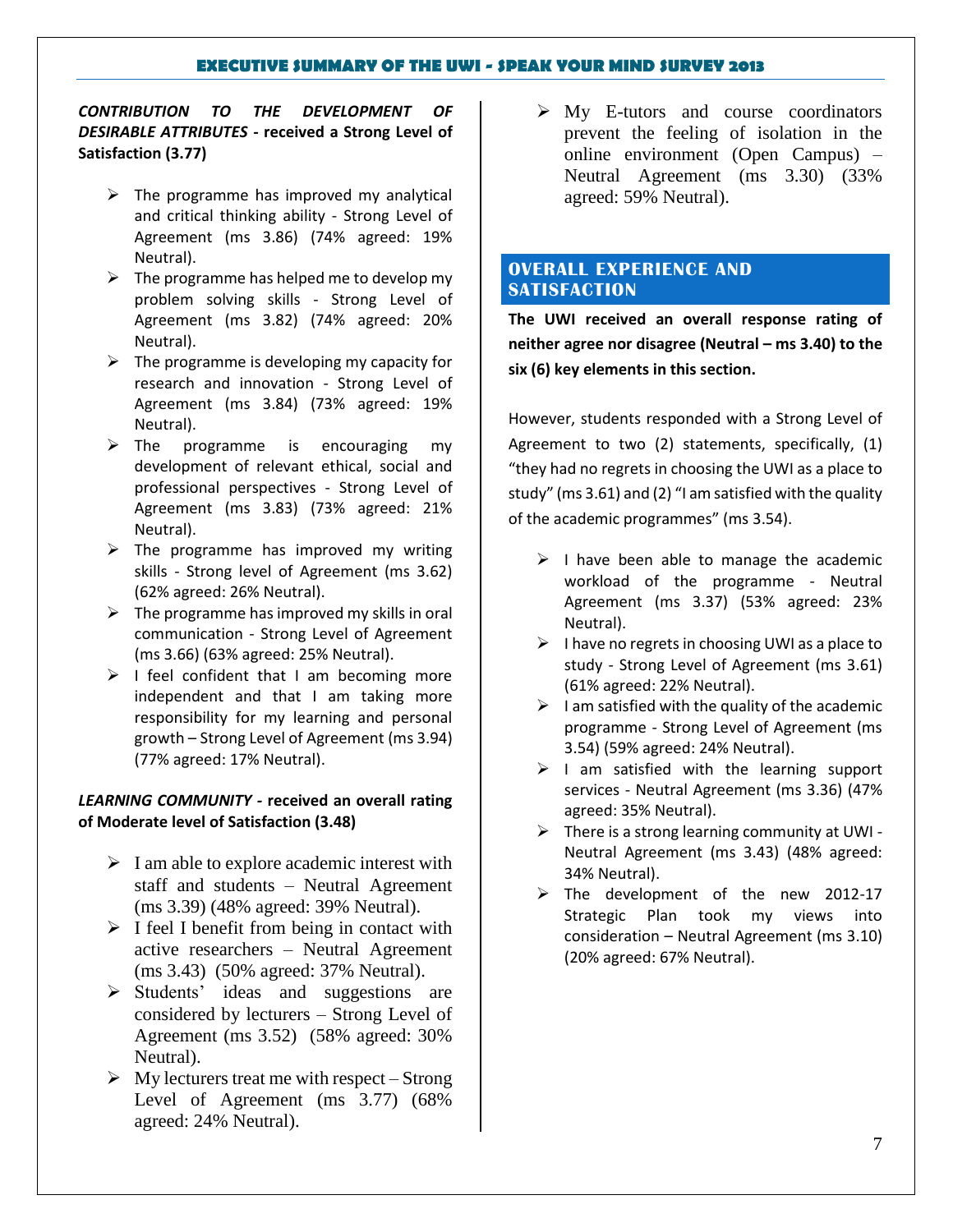

**Note:** 1.99 & less = weakest; 2.00-2.49 = low; 2.55-2.99 = less than; 3.00- 3.49 = moderate; 3.50-3.99 = strong; 4 & above = very strong

### **CAMPUS COMPARATIVE ANALYSIS**

With respect to **Student Orientation Services**, the University received a Moderate Level of Satisfaction (overall mean score of 3.09). The four campuses each recorded a Moderate Level of Satisfaction with these services.

**Student Administrative Services** received a Moderate Level of Satisfaction (ms 3.27) for the University. Three (3) campuses, specifically, Cave Hill 3.31; Mona 3.19; St. Augustine 3.26 received a moderate level of satisfaction. However, the Open Campus recorded a Strong Level of Satisfaction (ms 3.55) for these services.

The **Academic Support Services** are provided by the Information Technology Support, Library and Academic Advising departments. These services recorded a Moderate Level of Satisfaction for the University (ms 3.18). This moderate level of satisfaction was also reflected on the four campuses. All four Campuses recorded a Moderate Level of Satisfaction to **Non-Academic Student Support services**. Also, all four Campuses recorded a Moderate Level of Satisfaction for **Physical and Social Services**.

The **Degree Programmes** recorded a Strong Level of Satisfaction for the University (ms 3.61) and also on each of the four campuses.

The UWI recorded an **Overall Experience and Satisfaction** rating of neither agree nor disagree (Neutral) to key elements in this section. However, the Open Campus received a Strong Level of Agreement compared to the Mona, Cave Hill and St. Augustine campuses which received a Neutral Level of Agreement from undergraduate students.

**Experience and Satisfaction Levels for the UWI and the four Campuses.**

|                                                            |              | <b>The</b>  |             |      |            |
|------------------------------------------------------------|--------------|-------------|-------------|------|------------|
|                                                            | Cave<br>Hill | <b>Mona</b> | St.<br>Aug. | Open | <b>UWI</b> |
|                                                            | Mean         | Mean        | Mean        | Mean | Mean       |
| <b>Student Orientation</b>                                 | 3.11         | 3.04        | 3.12        | 3.11 | 3.09       |
| <b>Student</b><br><b>Administrative</b><br><b>Services</b> | 3.31         | 3.19        | 3.26        | 3.55 | 3.27       |
| <b>Academic Support</b><br><b>Services</b>                 | 3.32         | 3.05        | 3.19        | 3.12 | 3.18       |
| <b>Non-Academic</b><br><b>Support Services</b>             | 3.11         | 3.17        | 3.14        | 3.02 | 3.13       |
| <b>Degree Programme</b>                                    | 3.59         | 3.60        | 3.59        | 3.69 | 3.61       |
| <b>Overall Experience</b><br>and Satisfaction              | 3.43         | 3.43        | 3.34        | 3.50 | 3.40       |
| <b>OVERALL UWI Mean</b>                                    | 3.31         | 3.24        | 3.27        | 3.33 | 3.40       |